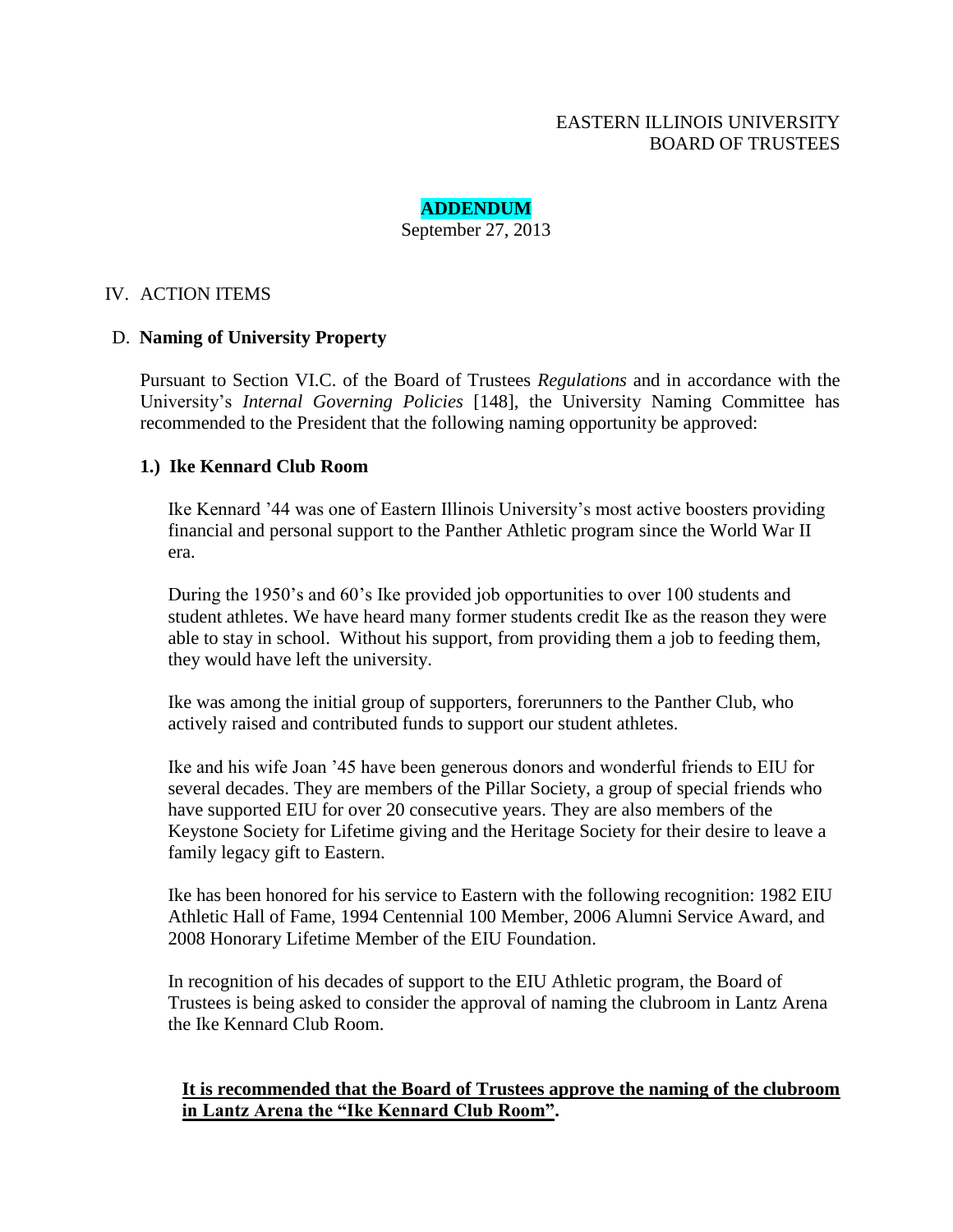# EASTERN ILLINOIS UNIVERSITY BOARD OF TRUSTEES

# **ADDENDUM**

September 27, 2013

## IV. ACTION ITEMS

#### D. **Naming of University Property**

Pursuant to Section VI.C. of the Board of Trustees *Regulations* and in accordance with the University's *Internal Governing Policies* [148], the University Naming Committee has recommended to the President that the following naming opportunity be approved:

#### **2.) The Globe Studio**

Mr. Christopher Desmond and Mrs. Nancy Desmond have committed financial support for the purpose of naming the Movement Studio located in the Theatre Department in the Doudna Fine Arts Center.

The College of Arts and Humanities and Mr. and Mrs. Desmond have requested that the Movement Studio in the Doudna Fine Arts Center plaque reads as follows:

# **The Globe Studio**

For all the groundlings who aspire to take the lead in theatre, business, or whatever discipline you choose…

All The World's A Stage

Christopher Desmond ('94 & '96) & Nancy Desmond ('92)

Mr. Desmond '94, '96 is the chief sales officer for the private transfer pricing company CETERIS, the largest independent provider of transfer pricing services in North America. After graduating with degree in finance and a minor in theatre in 1994, and his MBA in 1996, he began his transfer pricing career at Ernst & Young and PricewaterhouseCoopers. In 2003 he joined his former national practice leader from Ernst & Young to help launch CETERIS. Since the initial launch, he has led the firm's national marketing and sales efforts and developed business and communication strategies that enabled the firm to gain clients such as Nike, ADM, and Goodyear.

Chris Desmond is also known for his philanthropic efforts, which include volunteering as the president of the EIU Delta Chi Alumni Association for the past eight years. In 2003, he and his wife, Nancy, a 1992 english major, established the Lori James Memorial Scholarship at EIU for students from single-parent households in memory of Nancy's mother.